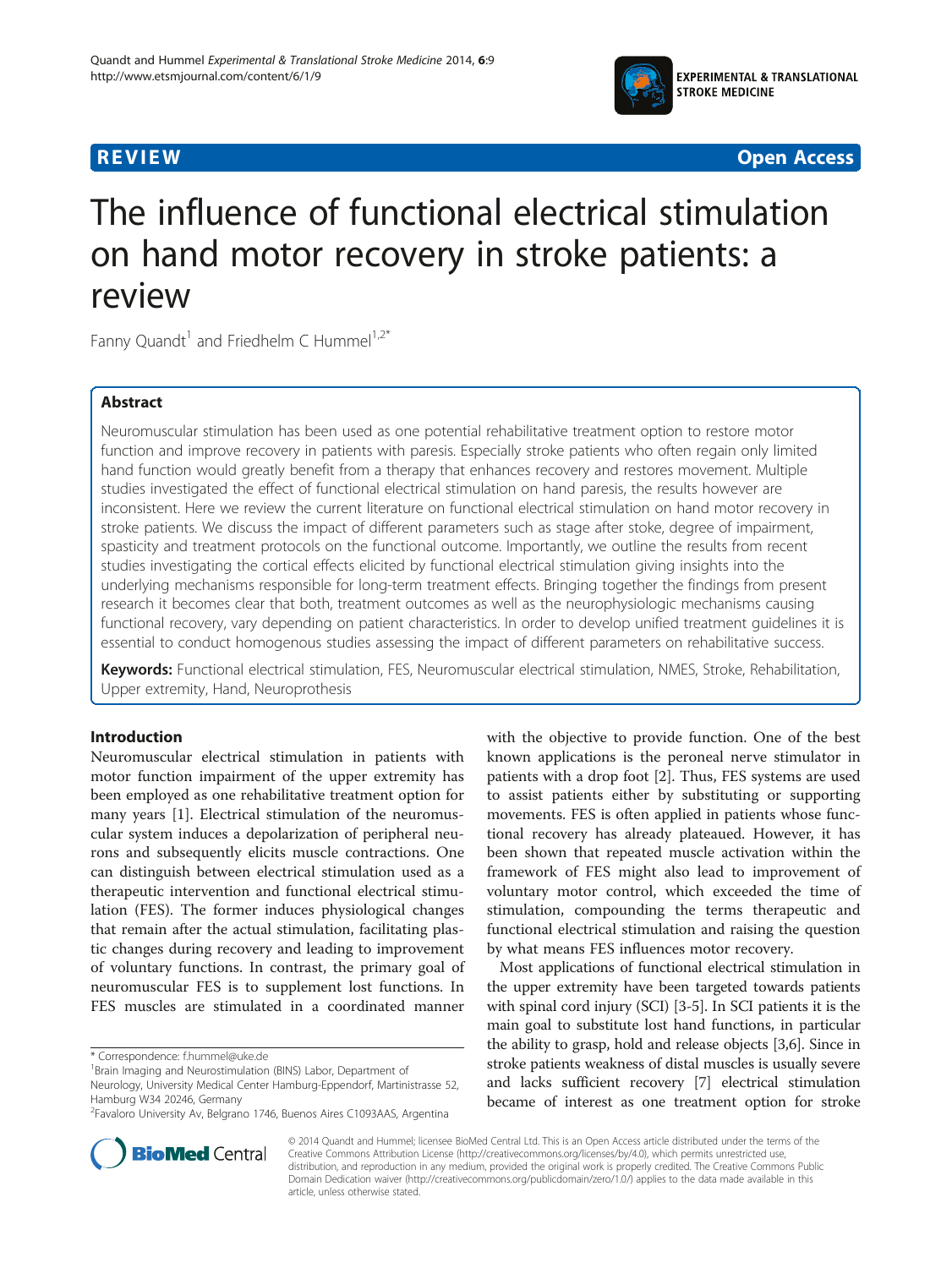patients with significant motor deficits of the upper extremity. Even though, numerous studies found a positive impact of neuromuscular electrical stimulation for hand motor recovery after stroke [\[8](#page-5-0)-[15](#page-5-0)], strong evidence underpinning the efficiency of neuromuscular electrical stimulation is still missing. A recent Cochrane review reported the superiority of electrical stimulation compared to no treatment, however, could not identify an advantage over other treatment options such as conventional physical therapy [\[16\]](#page-5-0). Nonetheless, electrical stimulation should not be abandoned as one potential treatment option in stroke rehabilitation, especially since studies show great heterogeneity complicating an overall conclusion.

This review provides an overview of the rehabilitative effect of functional electrical stimulation on hand and finger function in stroke patients. We focus on the current opinion of how electrical stimulation influences motor recovery and in particular its effect on the central reorganization of movement patterns. Furthermore, we give insight into the differences between studies, namely means of control, patients groups, treatment protocols and stimulation parameters and discuss their impact on long-term treatment success.

### Review

### Technical implementation of functional electrical stimulation

#### Configuration of a FES-based neuroprothesis

The configuration of FES-based neuroprosthetic systems can be distinguished regarding the number and location of stimulation electrodes. Most studies employ surface electrodes placed on the skin (transcutaneous systems), nonetheless, there are also percutaneous [\[17\]](#page-5-0) as well as fully implantable systems [\[18](#page-5-0)]. Surface electrodes are non-invasive, easily applied and reversible, however, stimulation of specific muscles is relatively unselective and hand movement can lead to displacement of the muscles relatively to the electrodes. Implantable systems allow greater selectivity and stimulation of deeper muscles, yet application of invasive electrodes is limited because of the need for surgery and the risk of infection. In transcutaneous systems, the active surface electrode is placed over the muscle motor point that evokes the desired movement with the least current necessary. In a monopolar set-up the indifferent electrode is placed over less excitable tissue, for example a tendon or fascia. Here, multiple active electrodes can be referenced to one indifferent electrode. In a bipolar set-up two electrodes are placed in closer proximity providing the advantage of a more localized electric field, per contra each active electrode requires its own reference electrode. Recent attempts to optimize stimulation for effective grasping led to the development of multi-pad electrode systems which facilitate more selective and localized stimulation [\[19](#page-5-0)-[21\]](#page-5-0). Future research should further optimize multi-pad systems towards an individual adjustment regarding electrode size, shape, position and stimulation pattern. Moreover, efforts are made to incorporate electrodes into a predefined fabric sleeve reducing the amount of time needed to install the electrode set-up [[22\]](#page-5-0). Another approach to enhance the functionality of stimulation is by combining the FESbased neuroprothesic system with an orthosis providing stability and guidance of the joints [\[23,24\]](#page-5-0). One commercially available upper-extremity neuroprothesis is the H200 Wireless Hand Rehabilitation System by Bioness which incorporates electrical stimulation with a wrist and hand orthosis (as used in [\[15,25,26\]](#page-5-0)). Other available systems, however without an additional orthosis, include Automove AM800 (Krauth + Timmermann, GER), NeuroMove NN900 (Biomation, USA) and MyoTrac Infiniti (Saebo, USA).

#### Stimulation parameters

The specific magnitude parameters of stimulation are subject of discussion. There is scope for variation not only across studies but also inter-individually to evoke optimal muscle contraction and avoid discomfort, pain and skin irritations. The waveform of electrical current pulses is defined by the amplitude (mA), pulse width (μs), ramping form and frequency (Hz). Frequencies above 12 Hz – 15 Hz lead to a temporal summation of muscle twitches, increasing the strength and smoothness of a muscle contraction. Spatial summation is achieved by increasing the electrical charge through pulse amplitude and pulse width, influencing the depth of the stimulation effect. Often frequency and pulse width are set constant, whereas pulse amplitude is varied. Stimulation parameters for successful FES are in the range of (I) frequency:  $20 - 50$  Hz, (II) pulse width:  $30 - 500$   $\mu$ s, (III) amplitude ≤ 100 mA [[14,27,28](#page-5-0)]. De Kroon et al. compared the influence of different stimulation frequencies across studies and detected no relationship between frequency and clinical outcome [[27](#page-5-0)]. A more recent study investigated the effect of pulse width on the paretic and nonparetic arm and found a significant increase in elbow flexion torque in the paretic arm when using a wide-pulse stimulation scheme (1000 μs) [[29](#page-5-0)]. The authors speculate that wide-pulse stimulation may lead to a greater reflexive recruitment in the paretic arm, underlining that pathological changes influence stimulation response.

One limitation is the rapid development of muscle fatigue. During electrical stimulation multiple motor unites are stimulated synchronously in a non-selective order whereas during natural behavior there is an unsynchronized de- and recruitment of motor units with an initial recruitment of smaller fatigue-resistant units. This pattern of motor recruitment in electrically evoked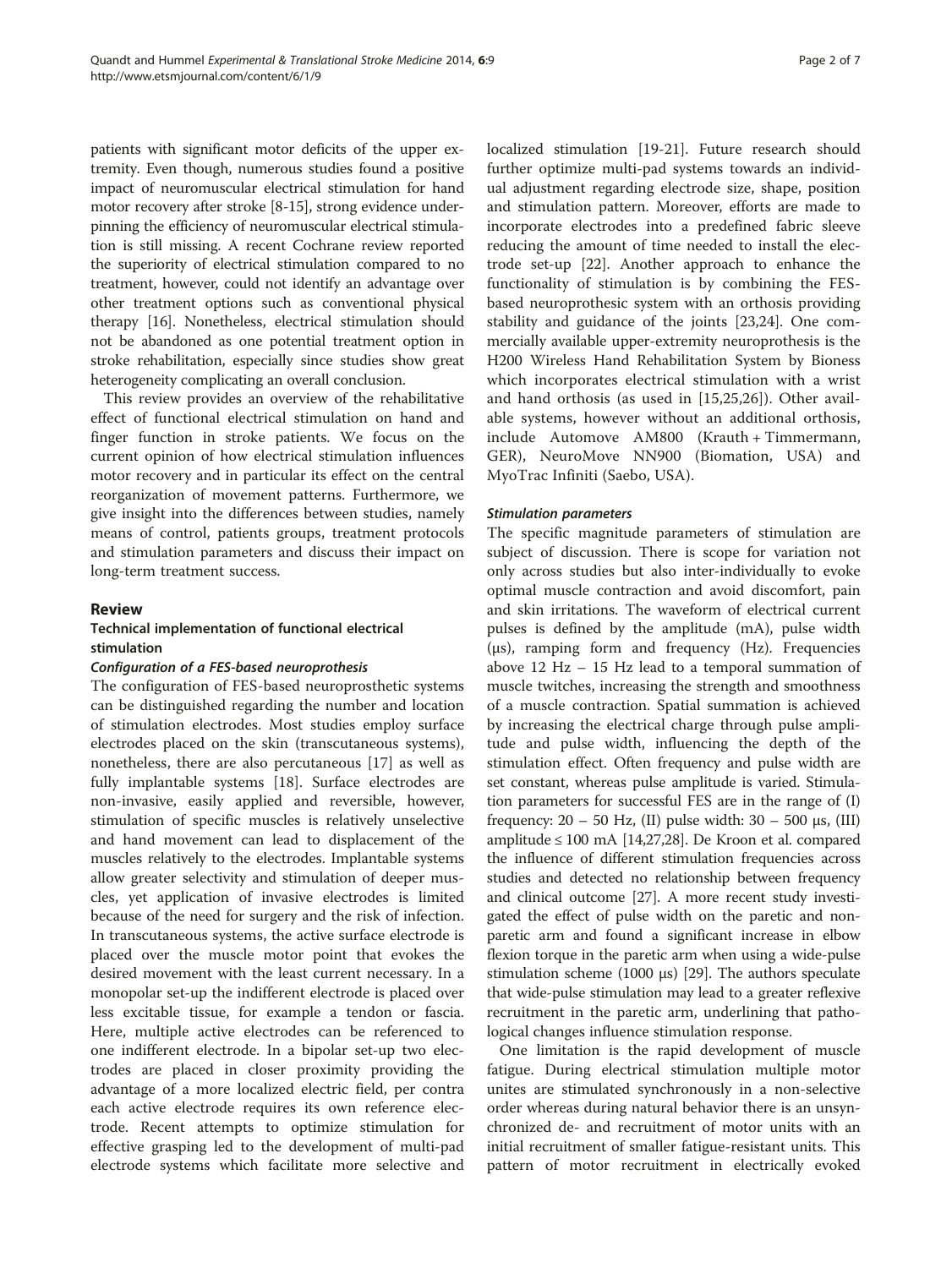muscle force but not action potentials, reducing emerging muscle fatigue [\[19\]](#page-5-0).

# The impact of electrical stimulation on motor recovery and its implication for FES-based rehabilitation Long-term changes after FES and changes in cortical activation patterns

Since some patients exhibited benefits exceeding the time of stimulation, research has emerged investigating the effects of FES on cortical activation patterns [[9,30-34](#page-5-0)]. While all studies found changes of neural activation after repetitive FES use, study designs and results are inhomogeneous. In general, there are two trends of results across studies. On the one hand, some studies found either an increase of fMRI BOLD signal in the contralesional postcentral gyrus [[9,34\]](#page-5-0) as a correlate of enhanced cortical activation or a decrease of activation in the ipsilesional hemisphere correlated to reduced cortical activation [[31\]](#page-5-0). On the other hand, other research groups propose that FES, accompanied by improvement of motor function, leads to less diffuse activity in the sensorimotor cortex (SMC), shifting to focused activity in the ipsilesional SMC [\[32,33](#page-5-0)]. Likewise, a recent study investigating changes of cortical brain perfusion using near-infrared spectroscopy (NIRS) during and after therapeutic FES intervention found a redistribution towards the ipsilesional SMC in patients with improved functional motor control following FES [\[30\]](#page-5-0). Differences in findings could be attributed to heterogeneous patient groups with regard to time after stroke as well as stroke location, degree of impairment and integrity of the corticospinal tract [[35\]](#page-5-0). Reviewing the studies assessing cortical effects upon FES, one can observe a trend towards severe impairment leading to activation of the contralesional site, whereas less impaired patients tend to recruit the ipsilesional site (Table 1). This is in line with the current literature of cortical reorganization during stroke

recovery, describing the relationship of lateralization and functional outcome [[36-38](#page-5-0)]. Good recovery of hand function is correlated with an increase of ipsilesional brain activity over time, whereas larger strokes with worse outcomes engage contralesional sites.

# Mechanisms by which FES could lead to plastic changes

It remains the question, however, by what means FES influences cortical reorganization. Multiple mechanisms have been proposed. Firstly, FES not only stimulates motor nerve fibers but also afferent sensory nerve fibers. Alteration of afferent input has been shown to lead to organizational changes in cortex in rodents [\[39\]](#page-5-0) and prolonged stimulation of peripheral nerves can induce changes of motor networks in human cortex [\[40\]](#page-6-0). Therefore, the afferent feedback provided by FES temporally coupled with task-related motor execution could facilitate brain plasticity. Secondly, electrical stimulation also induces antidromic firing of motor nerve fibers. The retrograde impulse leads to a depolarization of the anterior horn cells. Rushton hypothesized that the synapse of the pyramidal tract to the anterior horn cell may act as a modifiable Hebb-type synapse in which the antidromic discharge triggered by FES coupled with voluntary motor effort lead to a synchronized pre- and postsynaptic coupling and enhanced synaptic remodeling [\[41\]](#page-6-0). Regardless the precise mechanism underlying reorganization, neural network changes during recovery after injury seem to be similar to changes during motor learning of a new skill [[42](#page-6-0)-[44\]](#page-6-0). Cortical reorganization during motor learning is evoked by repeatedly performed skilled movements with task specificity and high functional content [[45,46](#page-6-0)]. Moreover, the visual-perception information of the electrically evoked movement can further enhance motor learning [[47](#page-6-0)]. Consequently, functional electrical stimulation could enhance motor recovery on the grounds that it simulates a meaningful task and increases functional relevance.

#### EMG-mediated FES

The onset of stimulation can be triggered either cyclic, by button press or through movement-related EMG

| Table 1 Overview over studies assessing cortical effects of FES |  |  |  |  |  |  |
|-----------------------------------------------------------------|--|--|--|--|--|--|
|-----------------------------------------------------------------|--|--|--|--|--|--|

|                            | Post stroke   | Degree of impairment                                                     | Method      | Outcome                              |
|----------------------------|---------------|--------------------------------------------------------------------------|-------------|--------------------------------------|
| Hara et al. 2013 [30]      | $> 1$ year    | FM: 24 (11 - 37); $> 20^{\circ}$ extension of the 3 <sup>rd</sup> finger | <b>NIRS</b> | ipsilesional SMC 1                   |
| Shin et al. 2008* [33]     | $> 1$ year    | BBT: 21.14 $\pm$ 4.09; > 20° extension of the 3 <sup>rd</sup> finger     | fMRI        | contralesional SMC L                 |
| Sasaki et al. 2012 [32]    | $> 1$ year    | FM: $41.8 \pm 5.08$                                                      | fMRI        | contralesional SMC L (no statistics) |
| Page et al. 2010 [34]      | $> 6$ month   | FM: 23 (6 $-$ 35); no active extension of fingers or wrist               | fMRI        | contralesional SMC 1                 |
| Kimberley et al. 2004* [9] | $> 6$ month   | $> 10^{\circ}$ extension of the 2 <sup>nd</sup> finger                   | fMRI        | contralesional SMC 1                 |
| Wei et al. 2013 [31]       | $2 - 6$ weeks | FM: 30 (6-50); no active extension of fingers                            | fMRI        | ipsilesional SMC L                   |

Comparison of studies assessing the cortical effects of FES treatment in relationship to post stroke time point, degree of impairment and methods of evaluation. One can observe a trend towards severe impairment leading to activation of the contralesional site, whereas less impaired patients tend to recruit the ipsilesional site. Studies marked with an asterisk (\*) are randomized controlled trials. FM = Fugl-Meyer Assessment of the upper extremity; BBT = Box and Block-Test; NIRS = Near-infrared spectroscopy; fMRI = functional magnetic resonance imaging; SMC = sensorimotor cortex.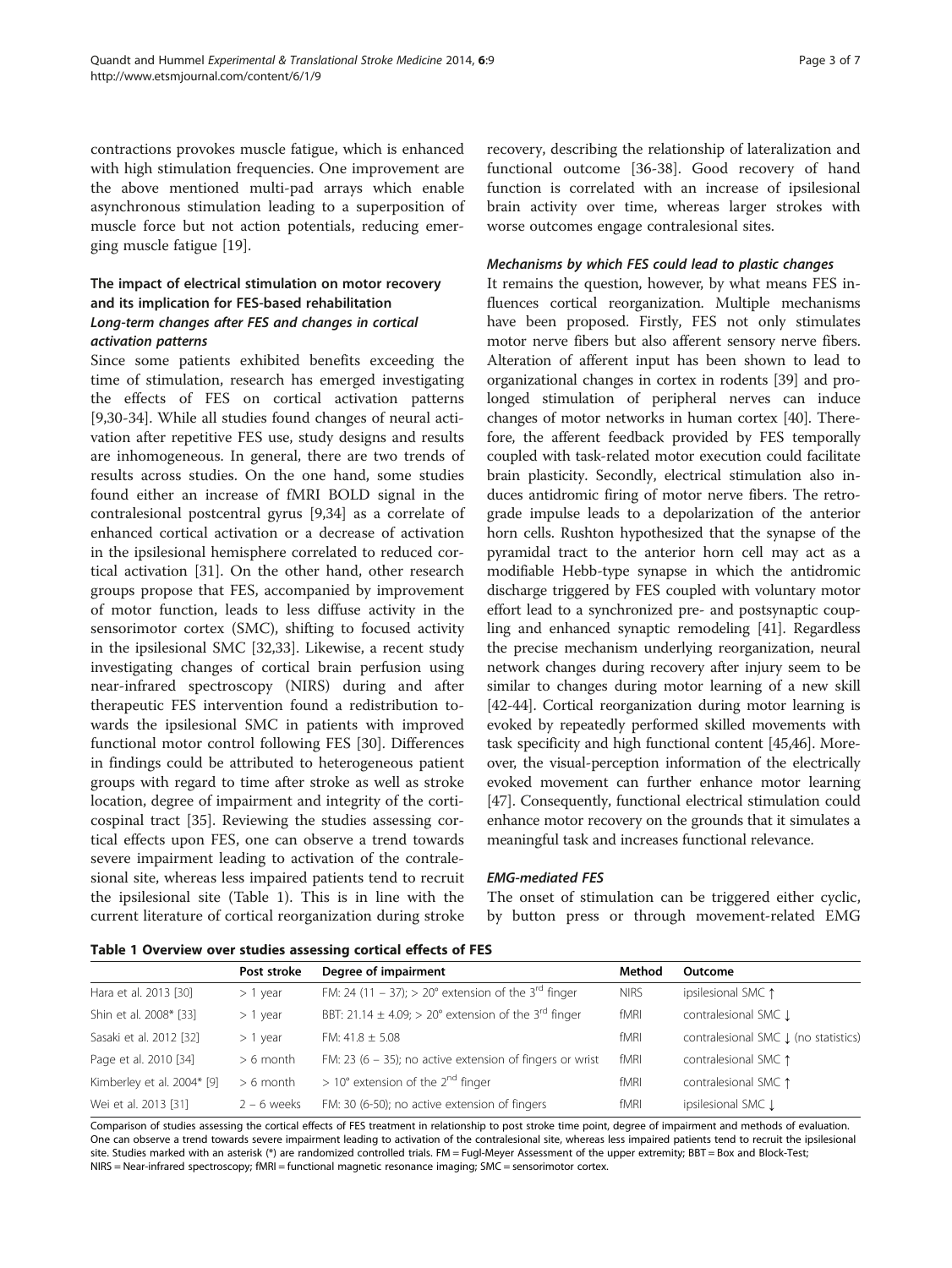<span id="page-3-0"></span>activity exceeding a predefined threshold. EMGmediated FES has been applied in multiple studies [[12,30,](#page-5-0)[48-50\]](#page-6-0) and links voluntary movement attempts to electrical stimulation. Studies suggested that EMGmediated functional stimulation is more likely to improve motor functions than cyclic stimulation [\[13](#page-5-0)]. One can speculate that temporally coupling central neural activity, here the intention to execute a movement, with peripheral activity, a stimulated motor output, reinforces plastic changes further compared to sole stimulation [[51,52\]](#page-6-0). Since stroke patients with severe paresis might fail to evoke sufficient myographic activity, Hong et al. combined EMG-triggered FES with mental imagery training to heighten the electrical activity produced by the muscle and observed an advantage over FES alone [\[53\]](#page-6-0). In the attempt to enhance neuroplasticity, other research groups decoded cortical changes during motor imagery using EEG to drive electrical stimulation [[54,55\]](#page-6-0).

#### Stage after stroke

It remains an open research question to what degree the delay of FES intervention after stroke is critical for rehabilitative success. The time course of cortical reorganization following stroke has been studied in animals and humans (for a review see [\[56](#page-6-0)]). During the early post-stroke recovery phase multiple mechanisms, such as homeostatic processes, altered gen expression and changed overall excitability have been shown to promote neuroplasticity [\[57,58\]](#page-6-0). The post-stroke brain displays enhanced sensitivity to rehabilitative treatment, hence making the time point for treatment initiation critical [[59\]](#page-6-0). Even during the chronic stage, however, recovery of motor function can be obtained by enhanced rehabilitative therapy [\[60,61](#page-6-0)]. Since the primary goal of FES rehabilitation is directed towards the supplementation of lost function, most studies investigated the effect of FES in chronic stroke patients [\[9,28,30,33,](#page-5-0)[62-64](#page-6-0)]. Only few studies looked at the rehabilitation effect of FES in acute stroke patients during a time period with potentially even greater impact on recovery (Table 2, [[10,14,25,](#page-5-0)[65-67\]](#page-6-0)). A randomized controlled study by Malhotra et al. investigated the effects of neuromuscular electrical stimulation in acute stroke patients with no

functional arm movements and found that treatment prevented the development of pain in patients and resulted in improvement of muscle strength [[14,](#page-5-0)[66\]](#page-6-0). To make a comparison across results more complex, especially in studies probing the recovery in a heterogeneous group of acute patients, it is difficult to distinguish between spontaneous improvement or improvement due to a given intervention. All in all, it remains unclear if and how the stage after stroke impacts the potential for improvement mediated through FES. As described earlier, the changes in cortical activation patterns and hence the rehabilitative mechanisms might be dependent on the stage after stroke. So far no studies have been conducted specifically comparing the differences in acute, subacute and chronic stroke patients.

### Degree of impairment

Most studies utilizing FES combine a great variety of patients with diverse severity ranging from mild impairments of dexterity to no residual hand motor function. Thus, comparison of FES studies is complicated by heterogeneous inclusion criteria, which is reflected in diverse outcome results [\[68](#page-6-0)]. Von Lewinski et al. found a trend towards greater improvement of arm function in chronic stroke patients with only mild to moderate motor impairment [\[50](#page-6-0)]. A clear conclusion, however, whether mild, moderate or severe impairment levels show a greater outcome effect cannot be drawn since most controlled, randomized-trials include only patients with mild to moderate impairment of hand function [[8-11](#page-5-0)[,64,65,69,70\]](#page-6-0), whereas severely impaired patients, with no active hand extension, are predominately evaluated in single case and non-controlled studies [[54,63,71](#page-6-0)]. Hence, FES-based rehabilitation would benefit from measures allowing an a priori prediction of responderrate and functional recovery to help guide specific treatment protocols. However, the temporal evolution of motor function recovery as well as long-term outcome show large inter-individual differences. One simple indicator of functional outcome prognosis is the degree of initial motor impairment [\[72](#page-6-0)], however, individual prediction remains difficult due to notable variability in each patient. Newer measures such as the integrity of

Table 2 Treatment protocols of neuromuscular rehabilitation in acute stroke patients

|                             | Time of onset  | Frequency per week | Duration per session                        | <b>Duration of intervention</b> |
|-----------------------------|----------------|--------------------|---------------------------------------------|---------------------------------|
| Malhotra et al. 2013* [14]  | $< 6$ weeks    |                    | $2 \times 30$ min                           | 6 weeks                         |
| Mangold et al. 2009* [67]   | $2 - 18$ weeks |                    | 45 min                                      | 4 weeks                         |
| Alon et al. 2007* [25]      | $<$ 30 days    |                    | $4 \times 10$ min increase of 5 min per day | 12 weeks                        |
| Chae et al. 1998* [65]      | $<$ 22 days    |                    | 60 min                                      | 15 sessions                     |
| Francisco et al. 1998* [10] | $< 6$ weeks    |                    | $2 \times 30$ min                           | 5 weeks                         |

Summary of treatment protocols employed in FES studies evaluating acute stroke patients. Frequency of stimulation, duration per session and overall duration of intervention vary greatly across studies. Studies marked with an asterisk (\*) are randomized controlled trials.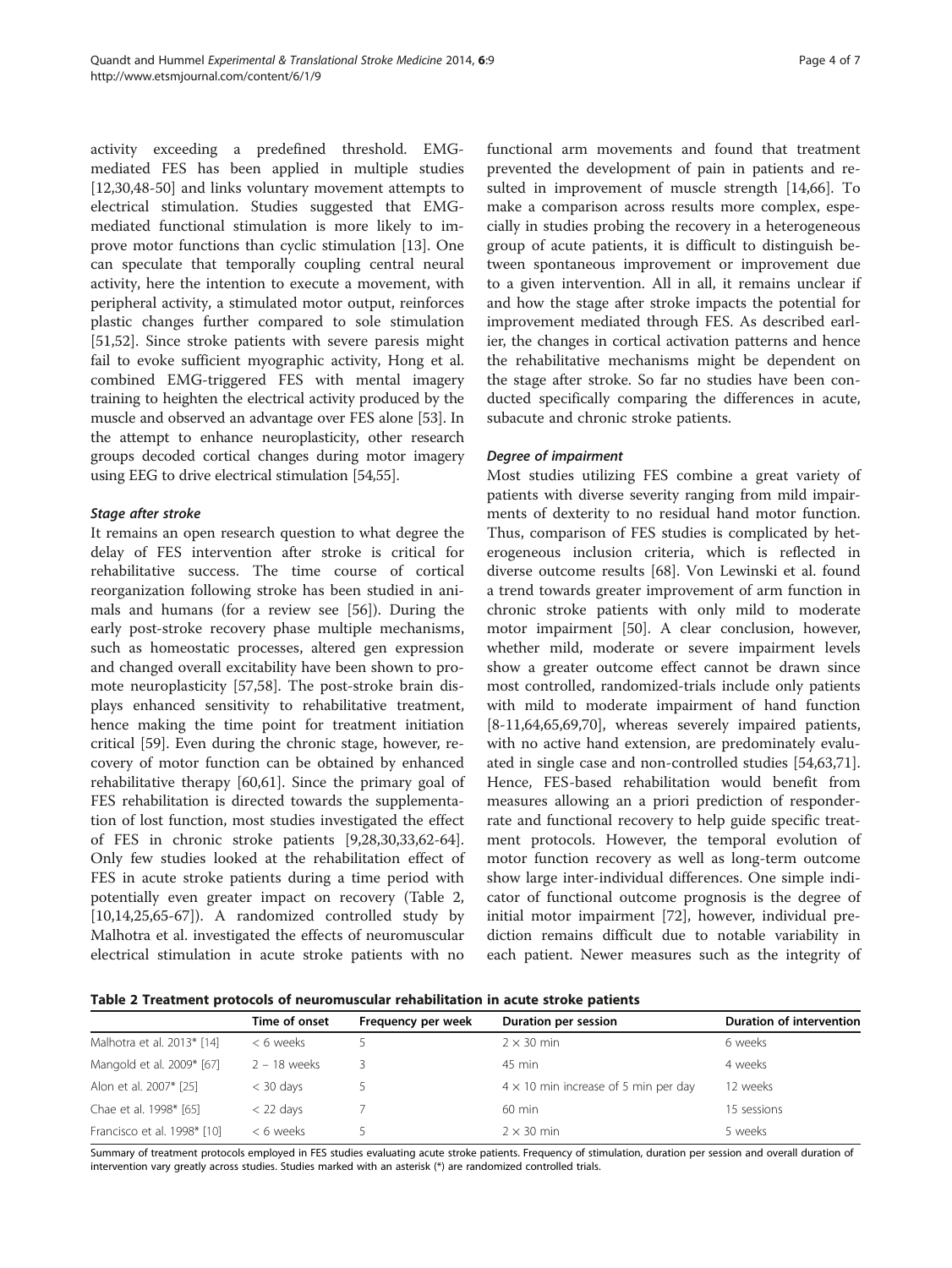the corticomotor pathway and ipsilesional cortical activity after stroke obtained with neuroimaging techniques and TMS give rise to additional prognostic values [[35,](#page-5-0)[73,74\]](#page-6-0), but it remains to be seen whether they can contribute information on treatment success using FES.

#### **Spasticity**

Other parameters affecting usability of FES in stroke patients are spasticity and concurring muscle changes. On the one hand studies employing FES aim for a reduction of spasticity, on the other hand, excessive spasticity might complicate successful electrical stimulation and is an exclusion criteria in some studies [\[26,28,30,33\]](#page-5-0). Poststroke spasticity is a common complication occurring in roughly one third of stroke patients [\[75\]](#page-6-0). The pathophysiology of spasticity is likely due to abnormalities on different levels, including muscle properties, spinal mechanism as well as supraspinal alterations [\[76\]](#page-6-0). It is one hypothesis that electrical stimulation induces specific plasticity of spinal chord pathways [[77\]](#page-6-0) and first attempts to measure changes in spinal circuits through differences in the H-reflex upon neuromuscular electrical stimulation have been made [\[78](#page-6-0)]. However, even though few studies indicated a decrease in spasticity after treatment with FES [\[15](#page-5-0)[,79](#page-6-0)], others did not find a reduction of spasticity compared to a control group [[14,18\]](#page-5-0). Another obstacle for successful stimulation are chronic tissue changes due to immobilization such as atrophy, loss of sarcomeres, muscle conversion to connective tissue and a decreased resting length of the muscle [\[80](#page-6-0)]. Moreover, a loss of motor units in the paretic arm, which might be due to secondary transsynaptic degeneration, could compromise effective FES performance [[81](#page-6-0),[82](#page-6-0)]. In addition, concurrent flexor spasticity might reduce the effectiveness of FES and enhance spasticity further. Especially EMG-controlled FES with the patients trying to assist the stimulation with a voluntary movement effort [\[18](#page-5-0)[,83](#page-6-0)] resulted in less effective stimulation effects due to flexor spasticity.

#### Dosages

Not only the onset of treatment but also the duration and frequency of treatment are likely to influence motor outcome. Treatment protocols vary from only few days [[9\]](#page-5-0) up to multiple months [\[30](#page-5-0)] and daily duration of stimulation differs along studies (see Table [2](#page-3-0) for an overview of studies in acute stroke patients).

Page et al. compared the efficacy of different rehabilitation protocols in subacute stroke patients and found that 120 minutes of repetitive task-specific practice combined with electrical stimulation was superior compared to shorter durations of stimulation [[26\]](#page-5-0). Similarly, Hsu et al. reported the dosage, ranging from  $0 - 20$  hours of stimulation, as one positive determinant for functional improvement [[84\]](#page-6-0). However, standardized protocols specifying frequency and duration of treatment are missing. One advantage of FES-based rehabilitative therapy is its possibility for in-home usage, allowing for higher costeffective training intensities [\[15](#page-5-0)[,48](#page-6-0)].

# Conclusions

Here, we reviewed the literature on functional electrical stimulation as one potential treatment option to improve motor recovery after stroke. Firstly, we summarized various configuration options of FES-based neuroprotheses, secondly we provided insight into the current view how FES influences motor recovery after stroke and lastly discussed various factors that might influence functional outcome and rehabilitative success.

Study results looking at the cortical effect after repetitive FES use are diverse, however, there is a trend pointing towards a lateralization of activity that is dependent on severity of impairment. Patients retaining some finger extension tend to shift towards focused activity in the ipsilesional site after FES, whereas patients who did not regain finger extension showed enhanced involvement of the contralesional site. The precise mechanisms contributing to neuronal plasticity remain vague. It is hypothesized that either concurrent stimulation of afferent fibers, or antidromic stimulation lead to enhanced synaptic remodeling, concrete evidence, however, is still lacking. Moreover, the precise timing of stimulation might be crucial for cortical changes, which is supported by findings demonstrating the advantage of EMGtriggered FES over cycling FES.

Even though studies indicate a potential benefit of FES-based therapy compared to either physical therapy or no therapy, strong evidence supporting an advantage of FES is still missing. As pointed out throughout the review, treatment protocols across studies are highly heterogeneous limiting the ability to generalize the results. No clear trend allowing a pre-selection of patients (stage after stroke, level of impairment) that would profit from FES could be detected. Regarding treatment protocols studies suggest an enhancement of recovery with prolonged FES use. There is need for determination of optimal stimulation parameters, which seem to be highly individual and also influenced by pathological changes of the neuromuscular transmission in the paretic hand.

All in all, future research needs to pinpoint the exact mechanisms underlying functional recovery after FES. Importantly, it is necessary to conduct homogenous randomized-controlled studies tackling the influence of impairment, timing of intervention and dosage. An a priori selection of suitable patients could help guide rehabilitation and optimization of individual treatment protocols to achieve larger treatment effects.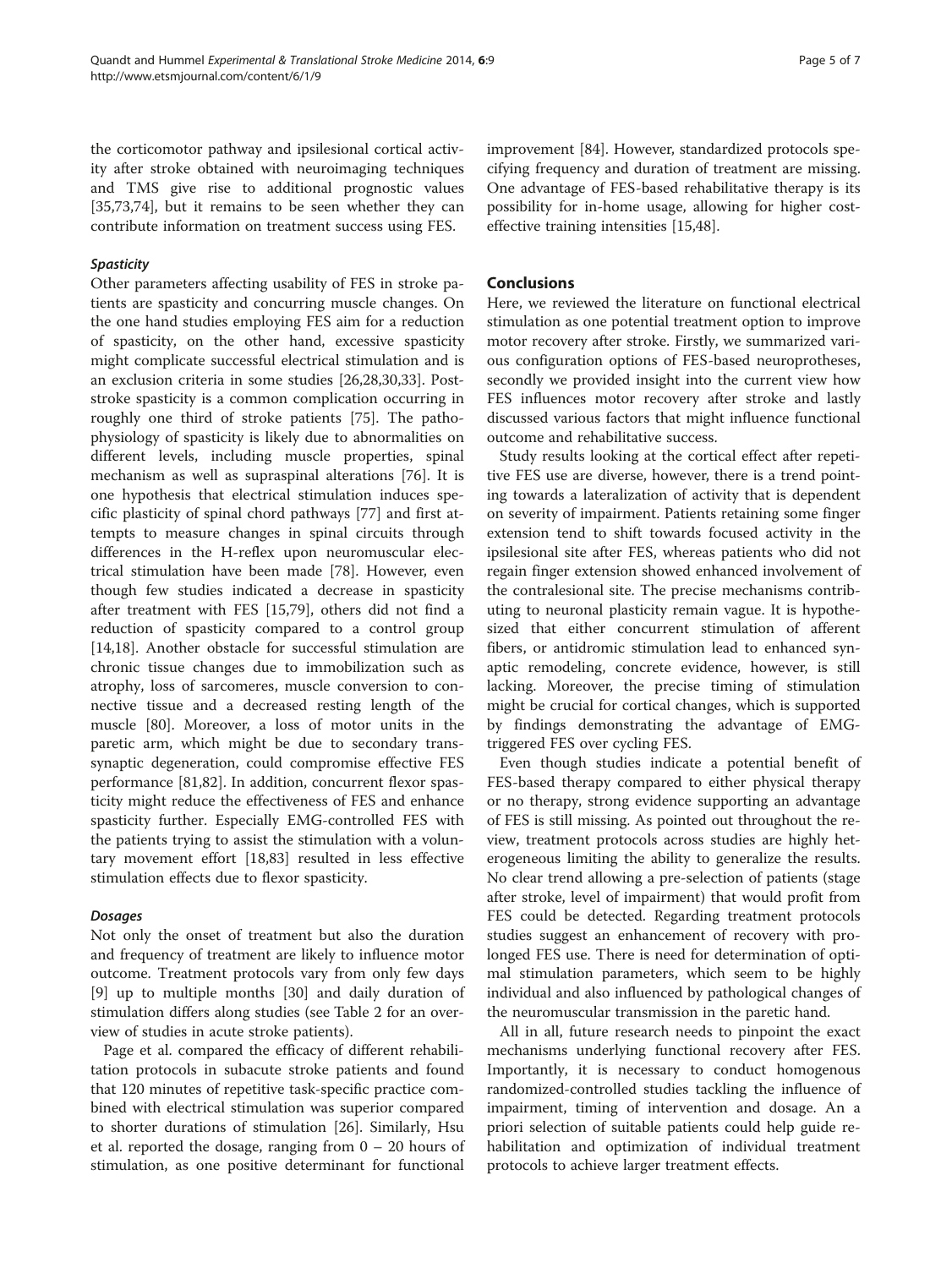#### <span id="page-5-0"></span>Competing interests

The authors declare that they have no competing interests.

#### Authors' contributions

F.Q. carried out the literature review and drafted the manuscript. F.C.H helped to draft the manuscript and revised it critically for intellectual content. Both authors read and approved the final manuscript.

#### Acknowledgements

This work was supported by a grant from the Federal Ministry of Education and Research (BMBF, ESiMed [16 M3201]) to F.C.H.

#### Received: 19 May 2014 Accepted: 29 July 2014 Published: 21 August 2014

#### References

- 1. Baker LL, Yeh C, Wilson D, Waters RL: Electrical stimulation of wrist and fingers for hemiplegic patients. Phys Ther 1979, 59:1495-1499
- 2. Kottink AI, Hermens HJ, Nene AV, Tenniglo MJ, van der Aa HE, Buschman HP, IJzerman MJ: A randomized controlled trial of an implantable 2-channel peroneal nerve stimulator on walking speed and activity in poststroke hemiplegia. Arch Phys Med Rehabil 2007, 88:971–978.
- 3. Rupp R, Kreilinger A, Rohm M, Kaiser V, Müller-Putz GR: Development of a non-invasive, multifunctional grasp neuroprosthesis and its evaluation in an individual with a high spinal cord injury. Conf Proc IEEE Eng Med Biol Soc 2012, 2012:1835–1838.
- 4. Kapadia NM, Zivanovic V, Furlan JC, Craven BC, McGillivray C, Popovic MR: Functional electrical stimulation therapy for grasping in traumatic incomplete spinal cord injury: randomized control trial. Artif Organs 2011, 35:212–216.
- 5. Thorsen R, Dalla Costa D, Chiaramonte S, Binda L, Beghi E, Redaelli T, Occhi E, Ferrarin M: A Noninvasive Neuroprosthesis Augments Hand Grasp Force in Individuals with Cervical Spinal Cord Injury: The Functional and Therapeutic Effects. The Scientific World Journal 2013, 2013:1–7.
- 6. Thorsen R, Binda L, Chiaramonte S, Dalla Costa D, Redaelli T, Occhi E, Beghi E, Ferrarin M: Correlation among lesion level, muscle strength and hand function in cervical spinal cord injury. Eur J Phys Rehabil Med 2014, 50:31-38.
- 7. Lai S-M, Studenski S, Duncan PW, Perera S: Persisting consequences of stroke measured by the Stroke Impact Scale. Stroke 2002, 33:1840–1844.
- 8. Cauraugh J, Light K, Kim S, Thigpen M, Behrman A: Chronic motor dysfunction after stroke: recovering wrist and finger extension by electromyographytriggered neuromuscular stimulation. Stroke 2000, 31:1360–1364.
- 9. Kimberley TJ, Lewis SM, Auerbach EJ, Dorsey LL, Lojovich JM, Carey JR: Electrical stimulation driving functional improvements and cortical changes in subjects with stroke. Exp Brain Res 2004, 154:450–460.
- 10. Francisco G, Chae J, Chawla H, Kirshblum S, Zorowitz R, Lewis G, Pang S: Electromyogram-triggered neuromuscular stimulation for improving the arm function of acute stroke survivors: a randomized pilot study. Arch Phys Med Rehabil 1998, 79:570–575.
- 11. Powell J, Pandyan AD, Granat M, Cameron M, Stott DJ: Electrical stimulation of wrist extensors in poststroke hemiplegia. Stroke 1999, 30:1384–1389.
- 12. Thorsen R, Cortesi M, Jonsdottir J, Carpinella I, Morelli D, Casiraghi A, Puglia M, Diverio M, Ferrarin M: Myoelectrically driven functional electrical stimulation may increase motor recovery of upper limb in poststroke subjects: a randomized controlled pilot study. J Rehabil Res Dev 2013, 50:785–794.
- 13. de Kroon JR, IJzerman MJ: Electrical stimulation of the upper extremity in stroke: cyclic versus EMG-triggered stimulation. Clin Rehabil 2008, 22:690.
- 14. Malhotra S, Rosewilliam S, Hermens H, Roffe C, Jones P, Pandyan AD: A randomized controlled trial of surface neuromuscular electrical stimulation applied early after acute stroke: effects on wrist pain, spasticity and contractures. Clin Rehabil 2013, 27:578-578.
- 15. Ring H, Rosenthal N: Controlled study of neuroprosthetic functional electrical stimulation in sub-acute post-stroke rehabilitation. J Rehabil Med 2005, 37:32–36.
- 16. Pomeroy VM, King L, Pollock A, Baily-Hallam A, Langhorne P: Electrostimulation for promoting recovery of movement or functional ability after stroke. Cochrane Database Syst Rev 2006, 2.
- 17. Chae J, Harley MY, Hisel TZ, Corrigan CM, Demchak JA, Wong Y-T, Fang Z-P: Intramuscular electrical stimulation for upper limb recovery in chronic

hemiparesis: an exploratory randomized clinical trial. Neurorehabil Neural Repair 2009, 23:569–578.

- 18. Knutson JS, Chae J, Hart RL, Keith MW, Hoyen HA, Harley MY, Hisel TZ, Bryden AM, Kilgore KL, Peckham H: Implanted neuroprosthesis for assisting arm and hand function after stroke: a case study. J Rehabil Res Dev 2012, 49:1505-1516.
- 19. Malesevic MN, Maneski LZP, Ilic V, Jorgovanovic N, Bijelic G, Keller T, Popovic DB: A multi-pad electrode based functional electrical stimulation system for restoration of grasp. J Neuroeng Rehabil. 2012, 9:1-1.
- 20. Popović-Maneski L, Kostić M, Bijelic G, Keller T, Mitrović S, Konstantinović L, Popovic DB: Multi-pad electrode for effective grasping: design. IEEE Trans Neural Syst Rehabil Eng 2013, 21:648–654.
- 21. Lawrence M, Gross G-P, Lang M, Kuhn A, Keller T, Morari M: Assessment of finger forces and wrist torques for functional grasp using new multichannel textile neuroprostheses. Artif Organs 2008, 32:634–638.
- 22. Schill O, Wiegand R, Schmitz B, Matthies R, Eck U, Pylatiuk C, Reischl M, Schulz S, Rupp R: OrthoJacket: an active FES-hybrid orthosis for the paralysed upper extremity. Biomed Tech (Berl) 2011, 56:35-44.
- 23. Makowski NS, Knutson JS, Chae J, Crago P: Neuromuscular electrical stimulation to augment reach and hand opening after stroke. Conf Proc IEEE Eng Med Biol Soc 2011, 2011:3055–3058.
- 24. Leeb R, Gubler M, Tavella M, Miller H, Del Millan JR: On the road to a neuroprosthetic hand: a novel hand grasp orthosis based on functional electrical stimulation. Conf Proc IEEE Eng Med Biol Soc 2010, 2010:146–149.
- 25. Alon G, Levitt AF, McCarthy PA: Functional Electrical Stimulation Enhancement of Upper Extremity Functional Recovery During Stroke Rehabilitation: A Pilot Study. Neurorehabil Neural Repair 2007, 21:207–215.
- 26. Page SJ, Levin L, Hermann V, Dunning K, Levine P: Longer versus shorter daily durations of electrical stimulation during task-specific practice in moderately impaired stroke. Arch Phys Med Rehabil 2012, 93:200–206.
- 27. de Kroon JR, IJzerman MJ, Chae J, Lankhorst GJ, Zilvold G: Relation between stimulation characteristics and clinical outcome in studies using electrical stimulation to improve motor control of the upper extremity in stroke. J Rehabil Med 2005, 37:65–74.
- 28. Noma T, Matsumoto S, Shimodozono M, Iwase Y, Kawahira K: Novel Neuromuscular Electrical Stimulation System for the Upper Limbs in Chronic Stroke Patients: A Feasibility Study. Am J Phys Med Rehabil 2014, 93(6):503-10.
- 29. Clair-Auger JM, Collins DF, Dewald JPA: The effects of wide pulse neuromuscular electrical stimulation on elbow flexion torque in individuals with chronic hemiparetic stroke. Clin Neurophysiol 2012, 123:2247-2255.
- 30. Hara Y, Obayashi S, Tsujiuchi K, Muraoka Y: The effects of electromyography-controlled functional electrical stimulation on upper extremity function and cortical perfusion in stroke patients. Clin Neurophysiol 2013, 124:2008-2015.
- 31. Wei W, Bai L, Wang J, Dai R, Tong RK-Y, Zhang Y, Song Z, Jiang W, Shi C, Li M, Ai L, Tian J: A longitudinal study of hand motor recovery after sub-acute stroke: a study combined FMRI with diffusion tensor imaging. PLoS One 2013, 8:e64154.
- 32. Sasaki K, Matsunaga T, Tomite T, Yoshikawa T, Shimada Y: Effect of electrical stimulation therapy on upper extremity functional recovery and cerebral cortical changes in patients with chronic hemiplegia. Biomed Res 2012, 33:89–96.
- 33. Shin HK, Cho SH, Jeon H-S, Lee Y-H, Song JC, Jang SH, Lee C-H, Kwon YH: Cortical effect and functional recovery by the electromyographytriggered neuromuscular stimulation in chronic stroke patients. Neurosci Lett 2008, 442:174–179.
- 34. Page SJ, Harnish SM, Lamy M, Eliassen JC, Szaflarski JP: Affected arm use and cortical change in stroke patients exhibiting minimal hand movement. Neurorehabil Neural Repair 2010, 24:195–203.
- 35. Stinear CM, Barber PA, Smale PR, Coxon JP, Fleming MK, Byblow WD: Functional potential in chronic stroke patients depends on corticospinal tract integrity. Brain 2007, 130:170–180.
- 36. Rehme AK, Eickhoff SB, Rottschy C, Fink GR, Grefkes C: Activation likelihood estimation meta-analysis of motor-related neural activity after stroke. Neuroimage 2012, 59:2771–2782.
- 37. Ward NS, Cohen LG: Mechanisms underlying recovery of motor function after stroke. Arch Neurol 2004, 61:1844–1848.
- 38. Ward NS: Neural correlates of outcome after stroke: a cross-sectional fMRI study. Brain 2003, 126:1430–1448.
- 39. Sanes JN, Wang J, Donoghue JP: Immediate and Delayed Changes of Rat Motor Cortical Output Representation with New Forelimb Configurations. Cereb Cortex 1992, 2:141–152.